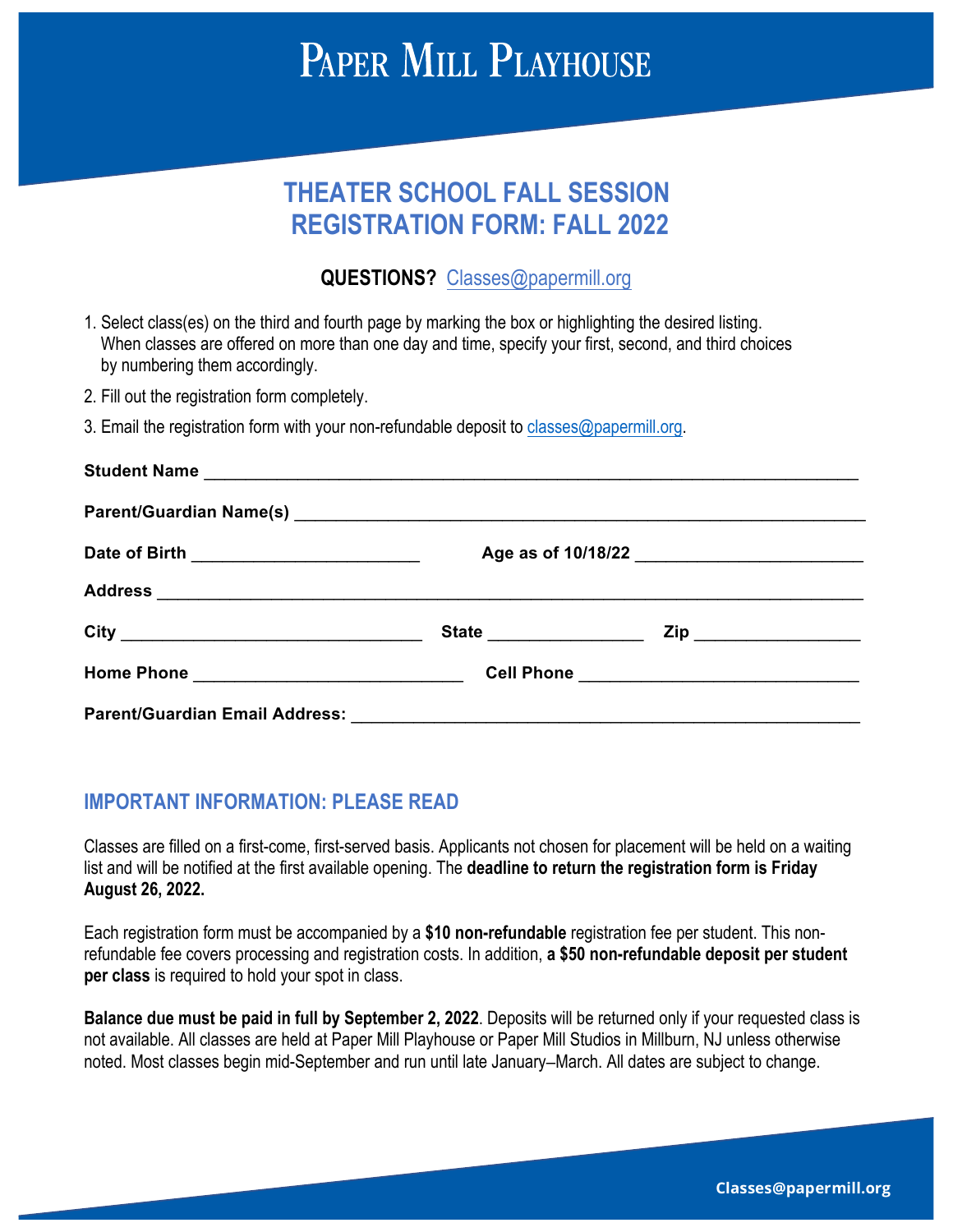# **PAYMENT INFORMATION**

| <b>Credit Card: select one</b> | $\Box$ Visa |                        |  | $\Box$ Discover $\Box$ MasterCard $\Box$ American Express |  |  |
|--------------------------------|-------------|------------------------|--|-----------------------------------------------------------|--|--|
|                                |             |                        |  |                                                           |  |  |
| <b>Registration Fee* \$10</b>  |             |                        |  |                                                           |  |  |
|                                |             |                        |  |                                                           |  |  |
|                                |             | <b>Expiration Date</b> |  |                                                           |  |  |
|                                |             |                        |  |                                                           |  |  |
|                                |             |                        |  |                                                           |  |  |

# **REGISTRATION AND CANCELLATION POLICY:**

Each registration must be accompanied by **a \$10 non-refundable registration** fee per student.

This non-refundable fee covers processing and registration costs

- All class tuition must be paid in full no later than September 2, 2022, or registration will be voided. Students with outstanding tuition will not be permitted into classes.
- Registration cancellations and prorated refunds will be accepted until October 14, 2022
- No refunds will be issued after these dates.
- ☐By checking or initialing this box, I agree to the terms of the **Registration and Cancellation Policy** and state that the above information is correct.
- □ By checking this box and signing below, I give my authorization to charge the balance to my credit card on or about August 22, 2022.

# **OR**

 $\Box$  Please send me an invoice over the summer.

# ☐ **OPTIONAL DONATION\* \$\_\_\_\_\_\_\_\_\_\_\_\_\_\_\_\_\_\_\_\_\_\_\_\_**

\*Your generous donation will provide scholarship assistance to students with developmental disabilities.

# **Email registration form to: classes@papermill.org.**

*If you would like to pay by check, please first email the registration form, and then mail the check to:*

**Paper Mill Playhouse 22 Brookside Drive Millburn, NJ 07041 Attention: Theater School**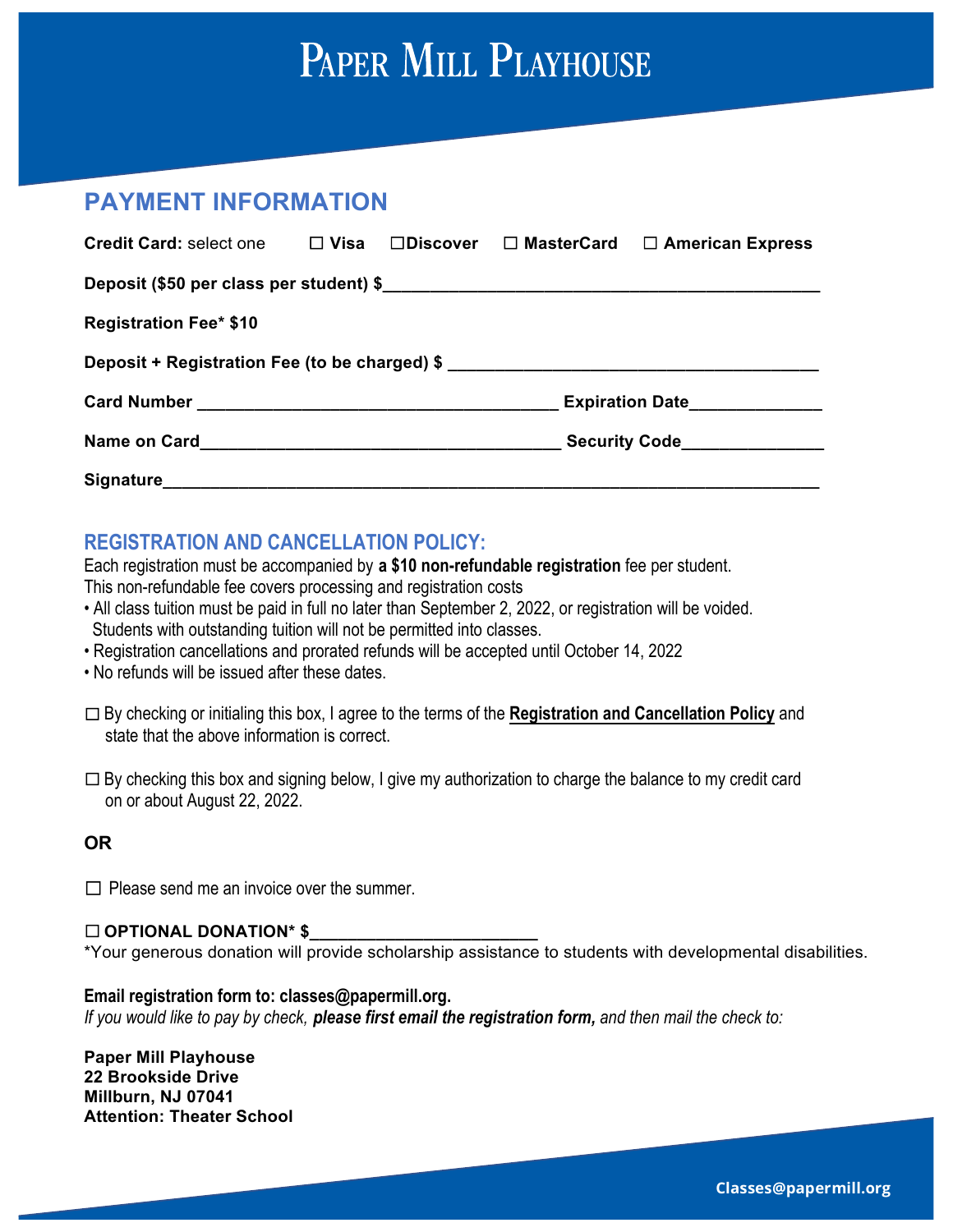# **REGISTRATION FORM: FALL 2022**

*Classes begin mid-late September and run through late JAN***–***MAR*

#### **STORYBOOK THEATER (age 5) BEGINS SEP 23**

**Tuition: \$510**

☐ Fridays 3:45–4:45PM

#### **INTRO TO ACTING (ages 6–7) BEGINS SEP 22 OR 23**

#### **Tuition: \$510**

☐ Thursdays 3:45–4:45PM ☐ Fridays 5:00–6:00PM

#### **MUSICAL THEATER WORKSHOP (ages 6–16) BEGINS SEP 19–24**

#### **Tuition: \$605**

- $\Box$  Mondays (ages 6–8) 3:45–4:45PM
- $\Box$  Mondays (ages 6–8) 5:00–6:00PM
- ☐ Tuesdays (ages 9–11) 5:00–6:00PM
- ☐ Tuesdays (ages 12–16) 6:15–7:15PM
- ☐ Saturdays (ages 6–8) 9:00–10:00AM
- ☐ Saturdays (ages 9–11) 10:15–11:15AM

#### **IMPROV (ages 8–16) BEGINS SEP 21 OR 24 Tuition: \$585**

☐ Wednesdays (ages 11–15) 7:30–8:30PM ☐ Saturdays (ages 8–11) 11:30AM–12:30PM

#### **SHOWTIME KIDS (ages 8) BEGINS SEP 19**

#### **Tuition: \$510**

☐ Mondays 6:15–7:15PM

#### **CREATIVE DRAMA I (ages 9–12) BEGINS SEP 12–16**

#### **Tuition: \$675**

- ☐ Mondays 3:45–4:45PM
- ☐ Tuesdays 3:45–4:45PM
- ☐ Wednesdays 3:45–4:45PM
- ☐ Fridays 3:45–4:45PM

#### **CREATIVE DRAMA II (age 9–12) BEGINS SEP 10**

#### **Tuition: \$685**

- ☐ Saturdays 9:00–10:30AM
- ☐ Saturdays 10:30AM–12:00PM